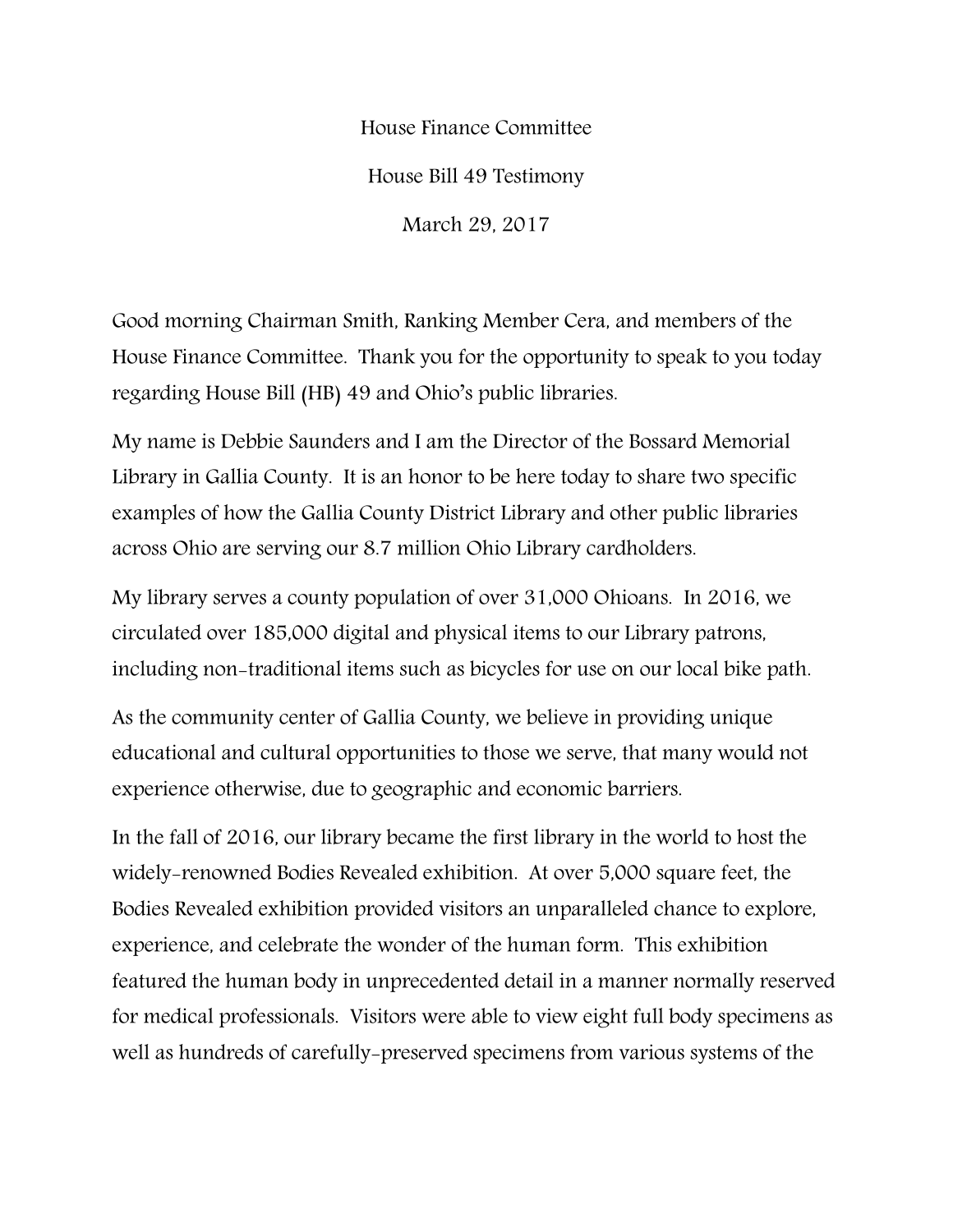human body. These visitors also learned about human anatomy and the effects that disease and unhealthy lifestyles have on our bodies.

In the three months that this exhibition was at the Gallia County Library, 19,555 visitors came to see Bodies Revealed. Visitors came from at least 34 different states including Kentucky, Indiana, and North Carolina, as well as from 59 of Ohio's 88 counties. At least 6,500 of these visitors were students ranging from middle school age up through the post-secondary level. Many of these middle school and high school students attended as a school field trip, traveling up to three hours by bus one-way, with several districts noting that had it not been for the Library providing this exhibition at no admission charge, their students would not have had the opportunity to go on a field trip at all this year.

Students in some districts even raised their own funds to provide the bus on which to travel to Gallia County to see Bodies Revealed. Medical and nursing students from Ohio University, Marshall University, the University of Rio Grande, Shawnee State, and THE Ohio State University, among others, visited the exhibition to supplement their current studies. Nursing professionals, seasoned in their field, commented that they gained knowledge to apply in their everyday work with patients. Our local medical facility, Holzer Health Systems, conducted continuing education sessions for medical professionals in the exhibit area.

I received countless emails, phone calls, and letters from patrons of all ages expressing their appreciation for the opportunity to see Bodies Revealed. One local high school student wrote, "I really enjoyed having the Bodies Revealed exhibit at our local library. I was very impressed that we were the first library to host the exhibit. Everything was fascinating to me. I plan on becoming a physician's assistant, so I look forward to getting to learn more about the human body."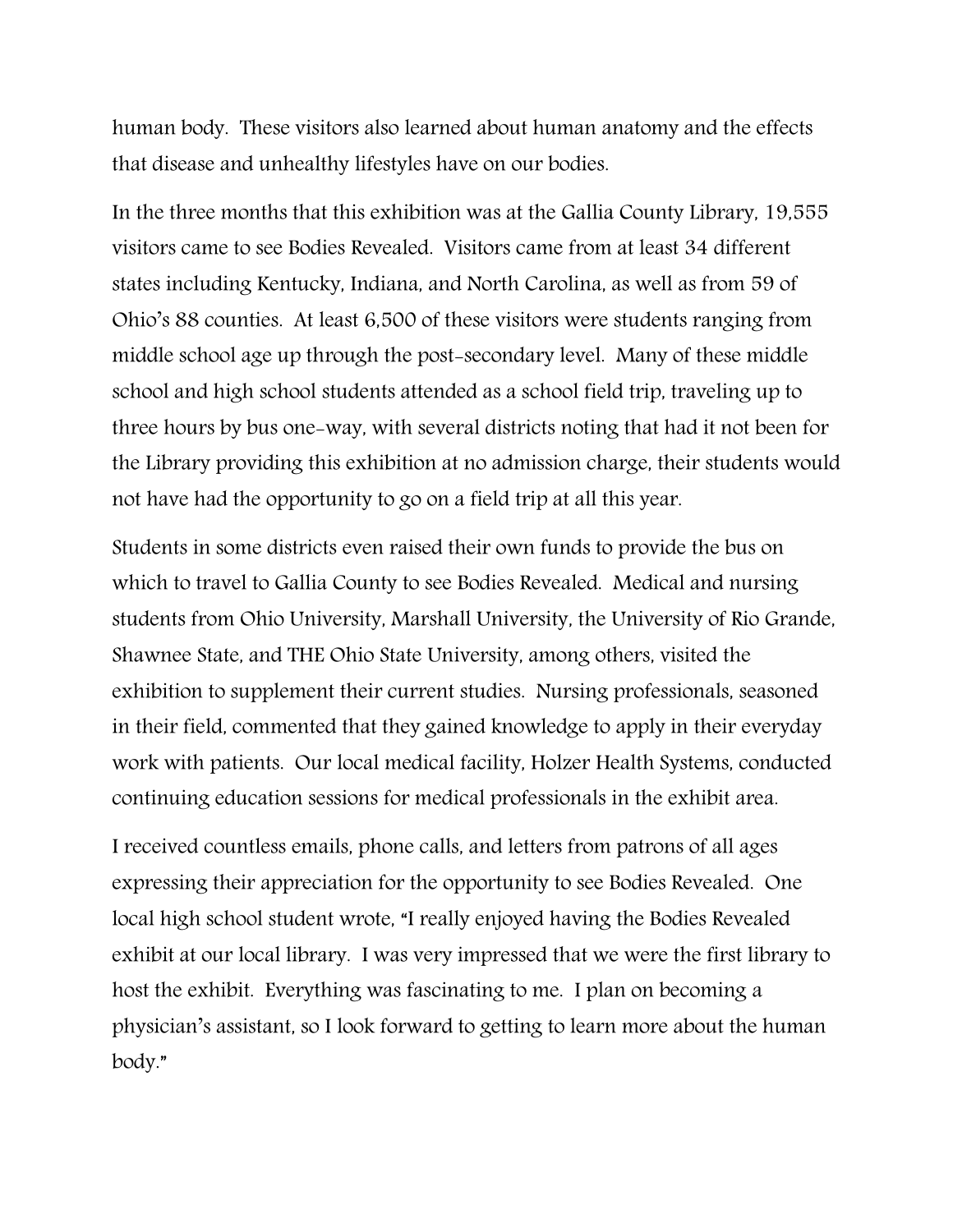Not only did those who visited the exhibition benefit, but our local economy benefited as well. During the run of Bodies Revealed, it became common to see out-of-county school buses and tour buses in the parking lots of local restaurants. Those traveling from out of our area stayed in local hotels. Local businesses indicated an increase in traffic during this three month time period as well.

This project was funded through the Public Library Fund, as well as through our local property tax levies. The Library Administration and Board believe we will continue to realize great returns on the investment of Library resources allocated to this exhibit should one youth be compelled to pursue a career in medicine, life sciences, forensics, or any such related field, as a result of experiencing this exhibition.

The second example of how our library and several other library systems in the state are serving our communities and Ohio's taxpayers is through mobile hotspot lending programs, such as our Wi-Fi to Go program, which recently launched on March 13.

We believe it is important for internet access to be available in every household. The Gallia County District Library strives to assist in bridging the technological gap that exists in our county by lending Wi-Fi mobile hotspots to our patrons, many of whom cannot afford internet access. Even those who can afford internet in the home may have a very limited data plan. By circulating these low-filtered devices, we are providing patrons with the opportunity to "borrow the internet" to use at home, in their small business, or while traveling within the United States. I have one of the Library's twenty Wi-Fi to Go hotspot kits with me today. As you can see, each kit contains the mobile hotspot, charger, and instruction guide. Patrons use this hotspot, along with their own personal device such as a smart phone, tablet, laptop, or desktop computer to gain internet access.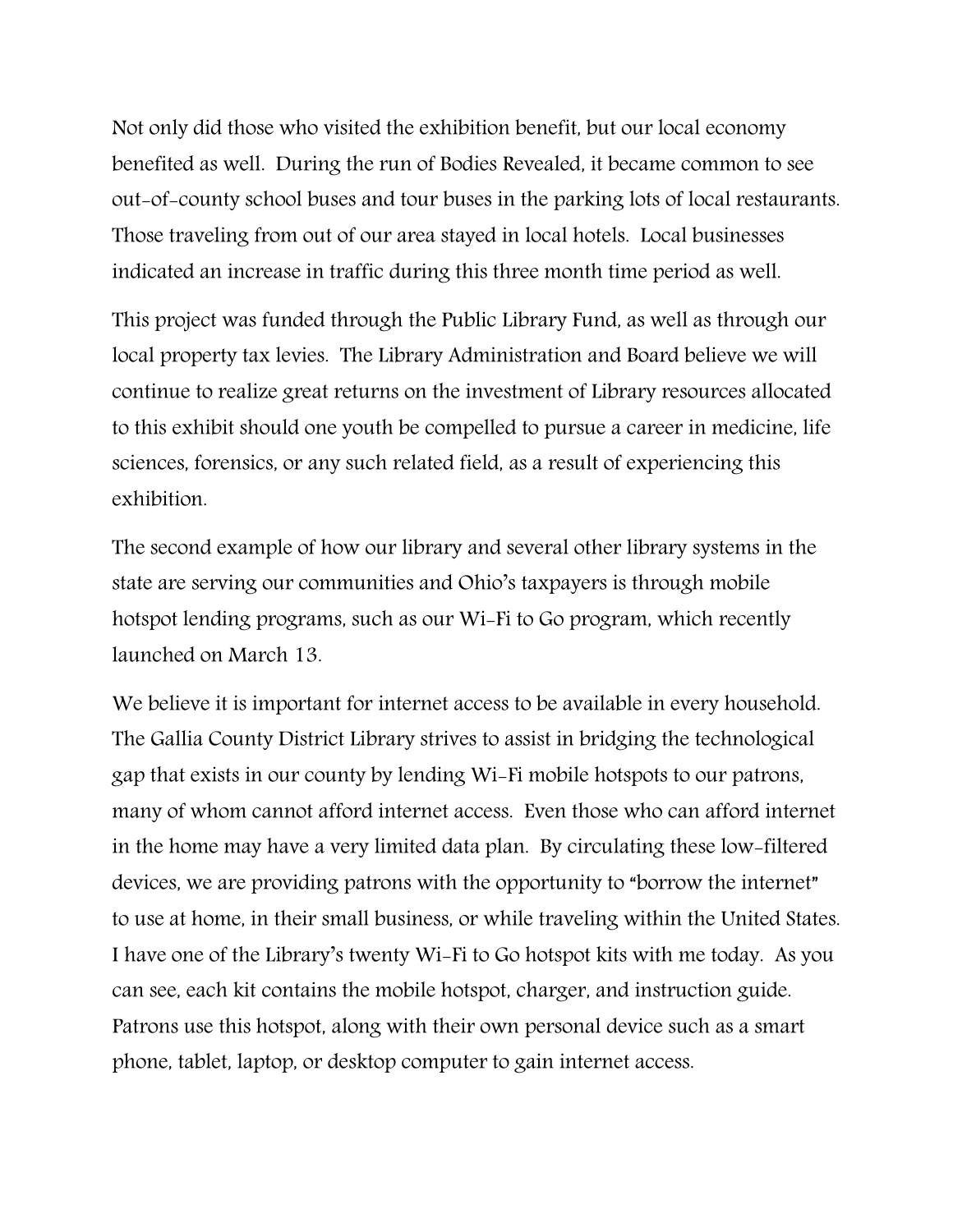We realize the demand is great for internet access in our county, as these twenty hotspots were checked out or reserved within the first 2-3 hours they were initially offered to the public. Currently, our library has over 100 patrons on the wait list for one of these hotspot kits. On our program's launch date, one of the first borrowers represented a homeschooling family, who was grateful to have the hotspot to use, after citing how expensive it is to purchase data. Another patron who resides near the Gallia/Lawrence County line was ecstatic that she could access the internet through one of our hotspots, given the remote location of her residence in the county.

Public libraries provide many online resources to patrons that are only accessible to those with internet access. An example of one such service that our Library provides is Gale Courses for Public Libraries, which deliver hundreds of engaging, instructor-led online courses focused on professional development, technology skills, and personal enrichment to transform lives and foster positive changes in our community. Gale Courses are tied to the Bureau of Labor Statistics' fastest-growing occupations, thereby aiding in workforce development. Through our Wi-Fi to Go program, we enable patrons to "borrow the internet" to access these online courses and many other resources they would not have access to otherwise, outside the Library's walls.

It has been a privilege to share with you two of our most recent and notable library programs. Those of us who work in public libraries are passionate about the work we do, for each day, we have the opportunity to witness firsthand, the incredible difference we are making to improve and enhance the quality of life for those we serve in our communities in this great state of Ohio.

At this time, I would be happy to entertain any questions you may have.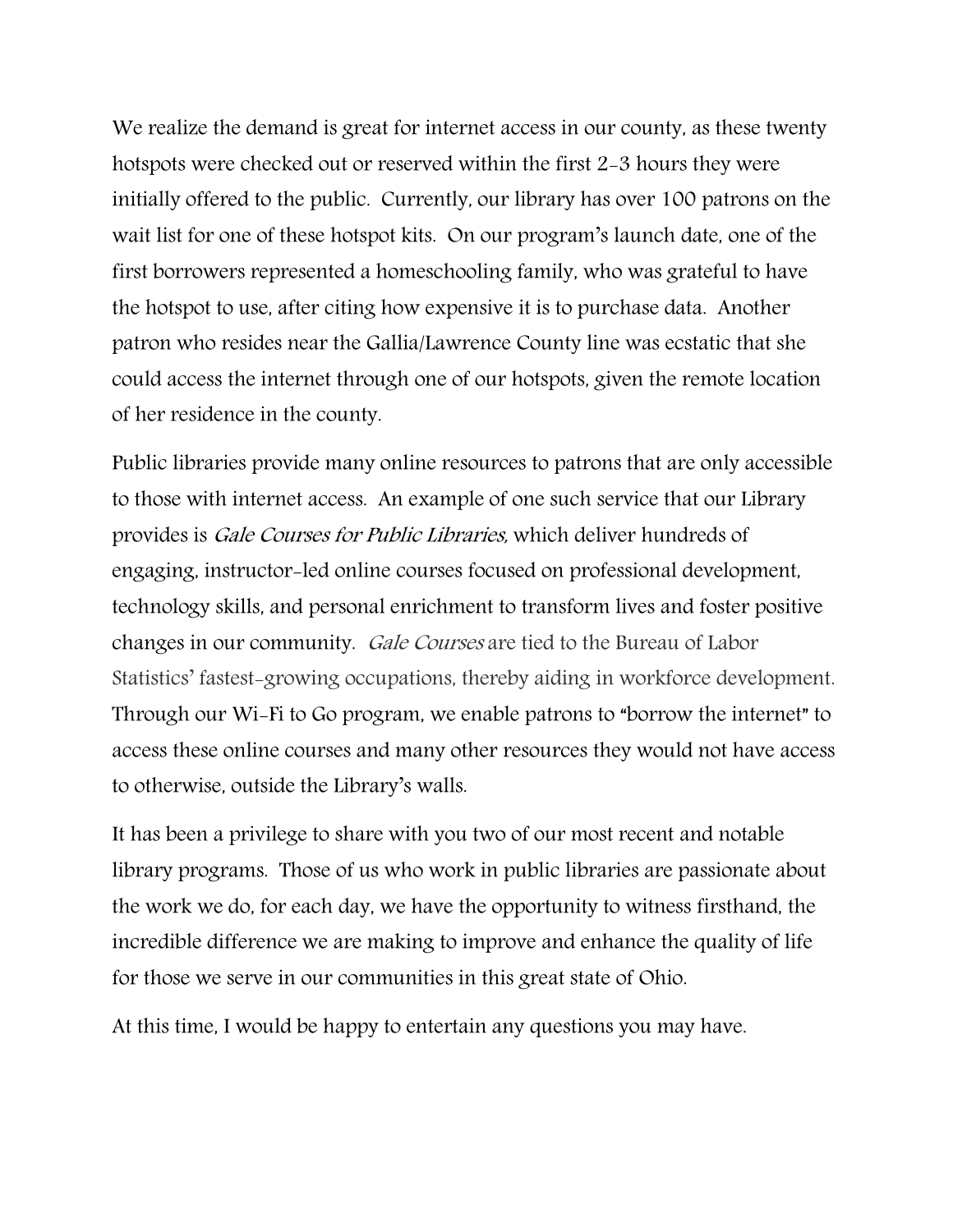# **The Columbus Bispatch**

September 29, 2016

### **'Bodies Revealed' exhibit lands in Gallia County**

by Rita Price, The Columbus Dispatch

The Bossard Memorial Library is hosting "Bodies Revealed," an exhibition featuring whole and partial bodies and organs treated with a plastic silicone polymer to retain their startlingly natural appearance. The popular displays have been viewed by millions worldwide, yet never before at a community library, said Bossard director Debbie Saunders.

GALLIPOLIS -- Delicate, intricate and brightly colored, the specimen seemed more sculpted than preserved. Jessica Coleman had no idea that the human respiratory system -- specifically, a bronchial tree and its spidery vessels -- could be a thing of beauty.

"It almost looks like an art piece," the 17 year-old said.

Coleman and her classmates from the nearby University of Rio Grande and Rio Grande Community College generally rely on textbooks and lectures for their introduction to

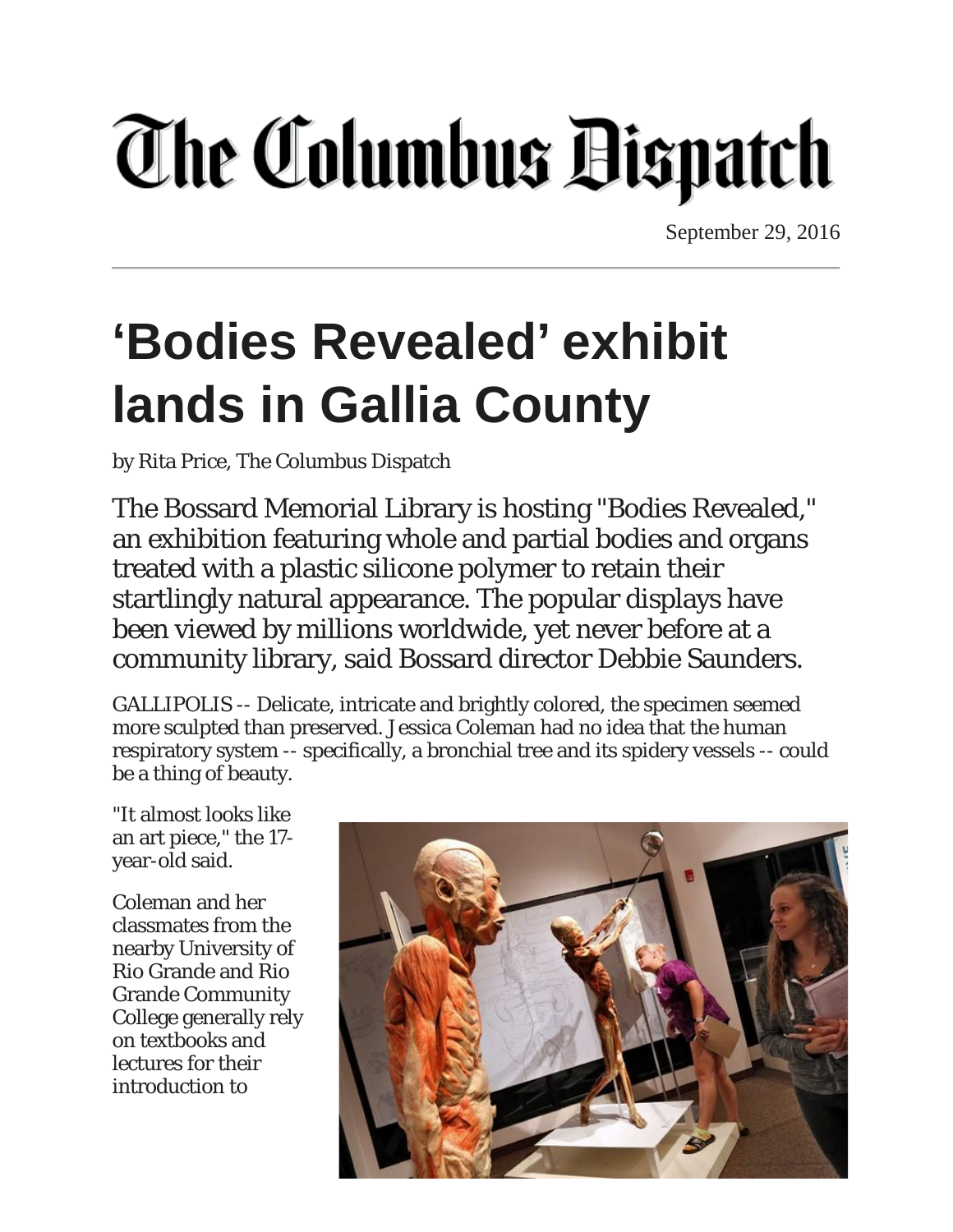anatomy. But from now through Dec. 31, students and families and the general public, including visitors to this Appalachian community, have rare access to the real deal.

The Bossard Memorial Library is hosting "Bodies Revealed," an exhibition featuring whole and partial bodies and organs treated with a plastic silicone polymer to retain their startlingly natural appearance. The popular displays have been viewed by millions worldwide, yet never before at a community library, said Bossard director Debbie Saunders.

And, unlike other venues, the library is not charging an admission fee.

"Here, we just believe in the educational value of it," Saunders said. "We felt the return on investment would be great in terms of opportunities for people in southeastern Ohio, and into West Virginia and the surrounding area."

Road trips to metro areas and museums are out of reach for many in Gallia County, and schools in the region often struggle to afford field trips. The Bossard has a long and proud history of aiming to make up some of the difference, said Robbie Jenkins, president of the Gallia County District Library Board of Trustees.

For information about the exhibit or to reserve a visit, go to **[bossardlibrary.org](http://bossardlibrary.org/)** or call 740-446-7323

Library officials also have brought in animals from the Columbus Zoo and Aquarium, sharks from the Newport Aquarium and a local version of Antiques Roadshow.

"We don't have to be followers," Jenkins said. "Hopefully there will be people who say, 'You won't believe what they have in Gallipolis.'"

The bodies exhibit just opened this week in the library's new Riverside Room and already has more than 4,200 reservations.

If the experience inspires even a few young people "to be a nurse or a doctor, a medical assistant, an artist -- the expense is worth it," said Jenkins, a local businessman and fourth-generation library board member.

The library, which has tax-levy support, expects to spend about \$225,000 on the three-month exhibit, including a \$95,000 licensing fee, marketing and set-up costs.

Saunders said the board carefully weighed previous controversies surrounding Premier Exhibitions, whose "BODIES...the Exhibition," displays human remains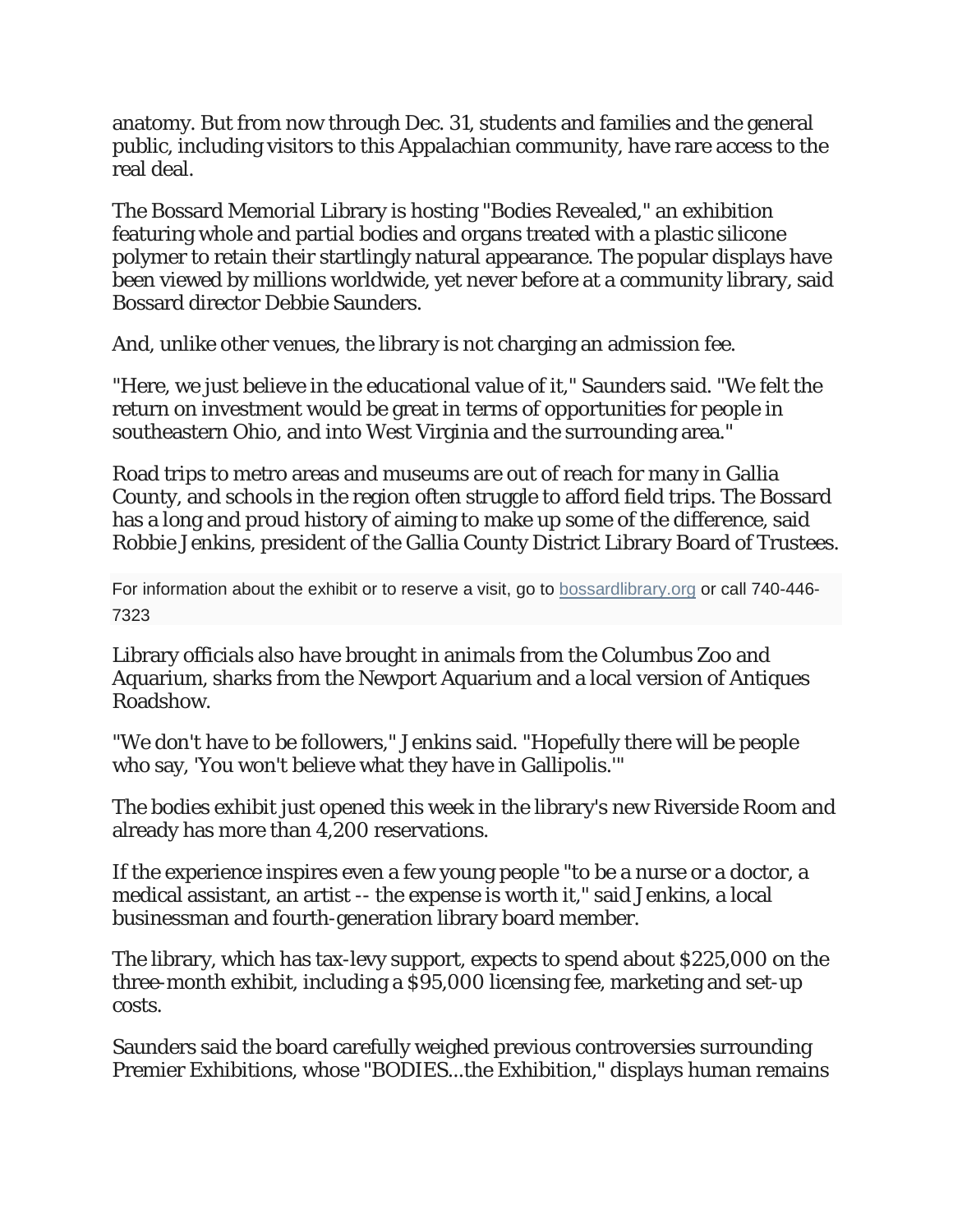that could include the unclaimed bodies of incarcerated or executed Chinese prisoners. That exhibit came to Columbus several years ago.

"We were convinced that was not true, although we had to provide a disclaimer to that affect," said Roy Glover, chief medical director for the bodies exhibits. "None of us had gone to China to personally retrieve the bodies ourselves."

The bodies and specimens in "Bodies Revealed" also come from China, Glover said, but none were unclaimed and all were supplied by laboratories that have certified the deaths were natural and donated by family members.

Premier doesn't provide the donation forms, Saunders said, but offers other origin and inspection information as part of the exhibit contract. "It was definitely something we had to consider in making the decision," she said. "It's a very valid point of discussion."

Dr. Joshua Bryant, a resident at Holzer Medical Center, first saw a Premier bodies exhibit in his hometown of Pittsburgh. This week, he was on hand at Bossard to answer questions and help enrich the experience for visitors who, for the first and maybe only time in their lives, could peer inside skulls and chest cavities, study a stretching muscle or marvel at a stringy, full-body-length display of blood vessels (humans have about 100,000 miles of them).

"It's still such a humbling experience," Bryant said. "They're us. They are our bodies."

Supporters say the exhibits also offer powerful evidence of the damage done by smoking, alcohol abuse, cancer and heart disease, rates of which are high in Ohio's Appalachian counties.

"It highlights unhealthy lifestyles," Saunders said.

Many of the students touring the exhibit this week lingered at the display that positions a smoker's dark, scarred lung alongside that of a person who apparently didn't use tobacco. Some spoke of relatives whose habit left them tethered to oxygen tanks.

Tracy Herdman, a freshman at Rio Grande studying to be a nurse, was so taken with the exhibit that she wants to return with her family. The 18-year-old said she's never been one to wince at what lies below the skin.

"My aunt cut her hand one time, and you could see pretty far inside," Herdman said. "I took pictures."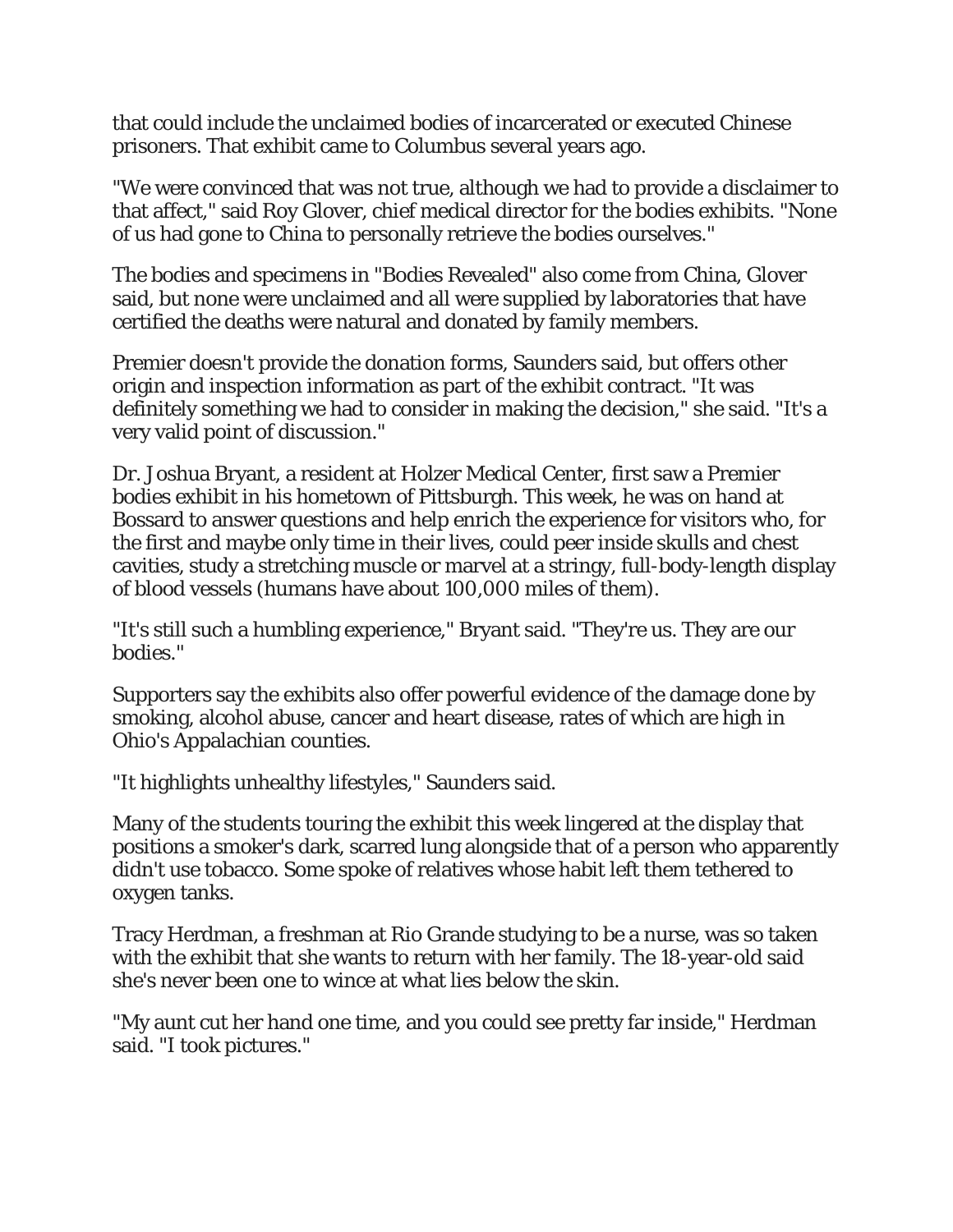Coleman, a Meigs County high-school senior who is getting early college credit through Rio Grande, had no trouble filling her notebook. "It's all very interesting," she said, staring into a case of perfectly preserved brains.

"Someone's whole life is right there," Coleman said. "Everything they've ever seen, done, thought."

She'd read about the central nervous system before, of course. But the book didn't do it justice.

*For information about the exhibit or to reserve a visit, go to [bossardlibrary.org](http://bossardlibrary.org/) or call 740-446-7323.*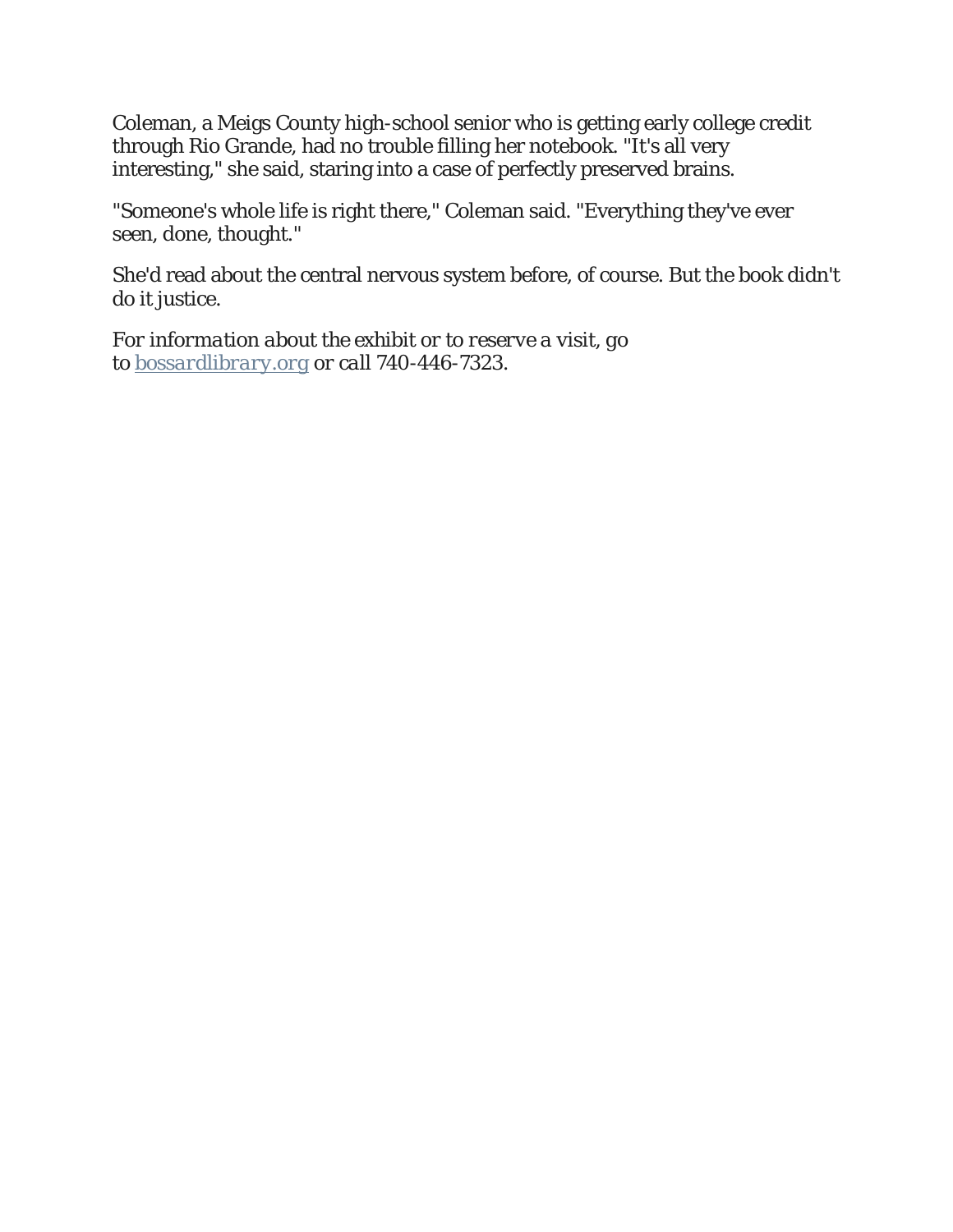## Gallipolis Baily Tribune

March 11, 2017

### 'Wi-Fi To Go' in Gallia



#### **Bossard unveils wireless internet hotspots to borrow**

GALLIPOLIS — Bossard Memorial Library will be unveiling available to borrow Wi-Fi hotspots Monday for community members to take home with an unlimited data usage for two week stints.

"In fulfilling Bossard Library's mission to

provide access to information and educational resources, the library is excited to launch the new Wi-Fi To Go service, which enables library patrons to borrow mobile wireless hotspots," said Library Director Debbie Saunders. "We believe it is important for internet access to be available in every household. The library strives to assist in bridging the technological gap in our county by providing this service to our patrons."

On Monday, library staff will begin circulating 20 kits, which contain the mobile hotspot, wall charger, USB cord, and instruction guide, all packaged in an official Bossard Library Wi-Fi To Go carrying case, for ease of transport.

In order to borrow a hotspot kit, patrons must be 18 years of age or older and have a Bossard Library card in good standing. At the time of checkout, the borrowing patron must present his or her library card and state-issued identification. The patron will be required to sign the library's hotspot agreement. The loan period will be 14 days with no grace period and no renewals. A single hotspot can provide internet access for up to 15 devices.

Due to the expected high demand for these low-filtered hotspots, the library will accept reserves on the devices, provided no hotspots are currently available for borrowing. Saunders noted that patrons will incur overdue fines of \$2.50 per day, up to the \$80.00 price of the hotspot kit. Within 24 hours of the kit not being returned, the device's data will be deactivated. Parents and guardians are responsible for the use of the hotspot by minors.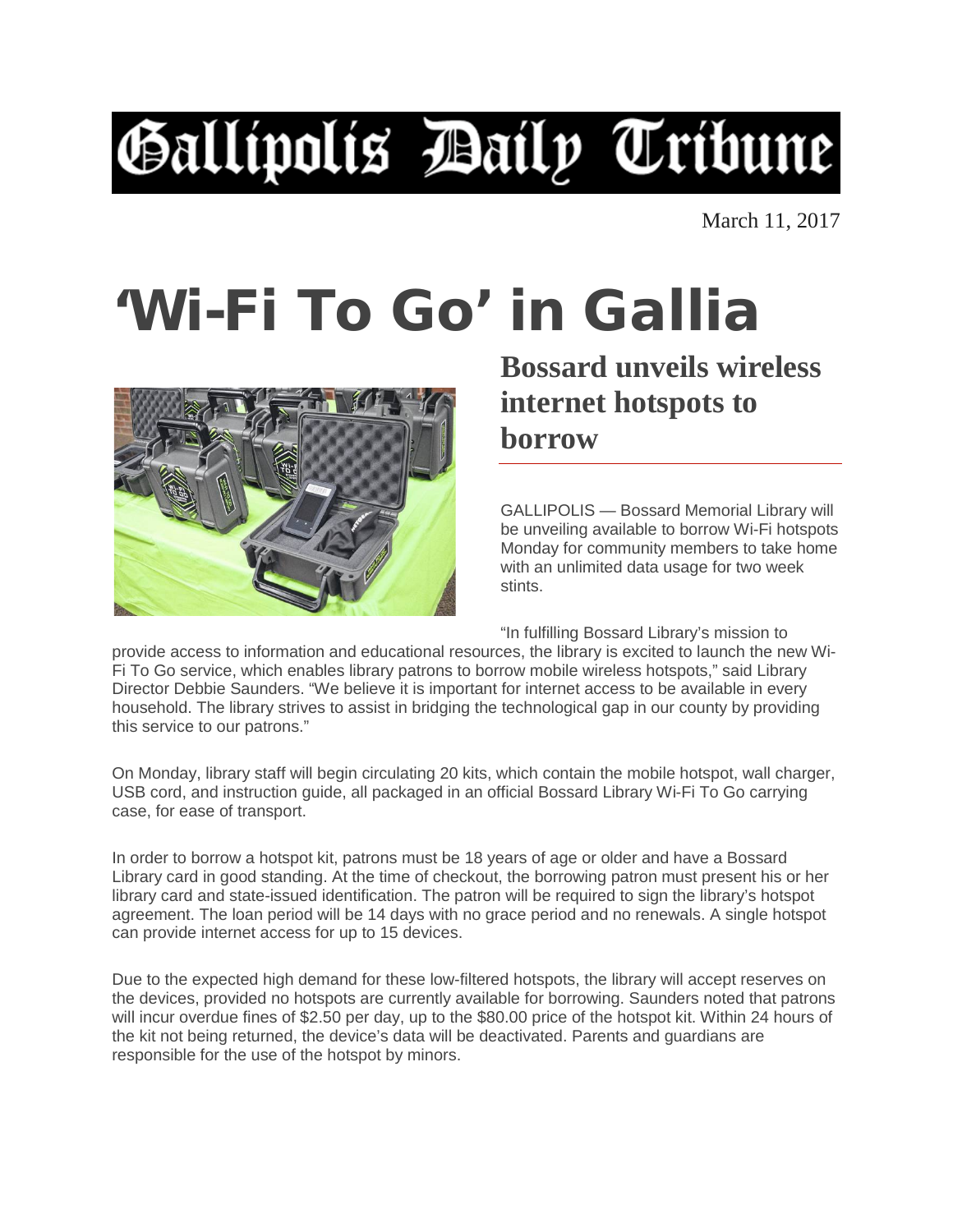The complete lending policy can be obtained by visiting the library or on the Library's website at bossardlibrary.org.

Saunders added that patrons will need a personal device to use with the hotspot in order to gain internet access. Examples of these devices include laptops, smart phones, tablets, and in some cases, desktop computers.

For assistance in the operation of these hotspots, borrowers may call the library's reference desk during normal business hours.

"These hotspots will benefit not only those who have no internet access in the home, but also those who have internet access, but have a limited data plan," Saunders said.

Saunders further noted that Bossard Library provides many online resources that can only be accessed by those with internet access.

"We hope to see an increase in the use of the many databases offered by the library with the introduction of the Wi-Fi To Go program at Bossard, namely Gale Courses for public libraries, which provides patrons with hundreds of free, online college-level courses in a variety of subjects," she said. "The library continues to provide public internet access computers for patron use within the walls of the library building as well as wireless access for those who bring their own personal devices such as tablets, smartphones, and laptops to the library. The new Wi-Fi to Go program, however, enables the library to provide wireless internet access to patrons when they are away from the library — be it at home, in the workplace, or while traveling within the United States."



Gallia County District Library Board of Trustees stand with the assembled mobile hotspot kits. From left to right are Leanna Martin, Graham Woodyard, Elaine Armstrong, Traci Good, Library Director Debbie Saunders and Robbie Jenkins. Not pictured are Larry Shong and Jay Caldwell.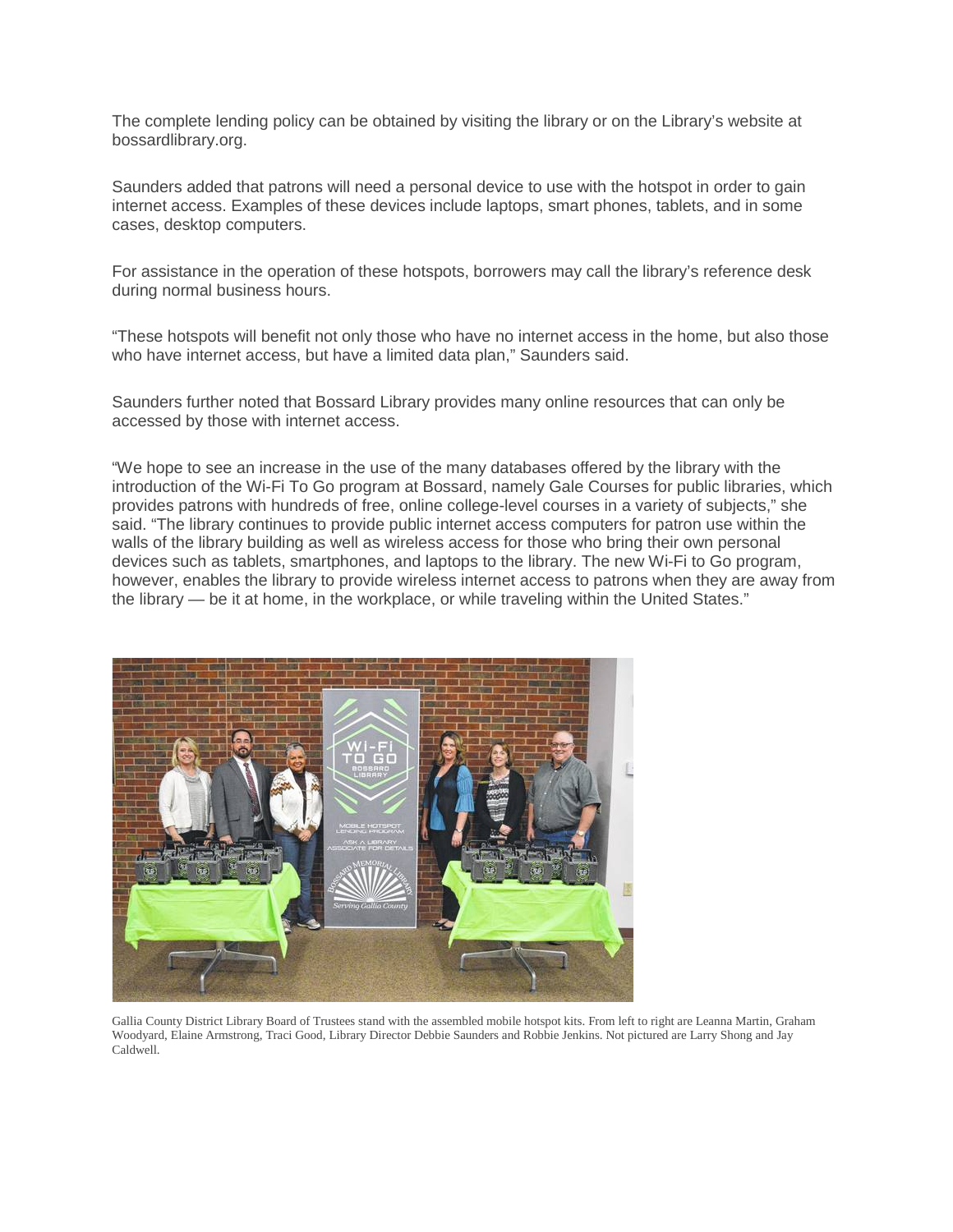

December 3, 2016



#### **Gallipolis library hosting free look at worldtraveling anatomical exhibit**

#### by Dave Lavender, The Herald-Dispatch

It truly is over the river and through the woods to grandma's house for our annual Thanksgiving trip up to see my wife's family on their farm in central New York.

This year, nearly three feet of snow greeted us for what I hashtagged #snowsgiving, which included some four days of snowshoeing in the beautiful rolling hills between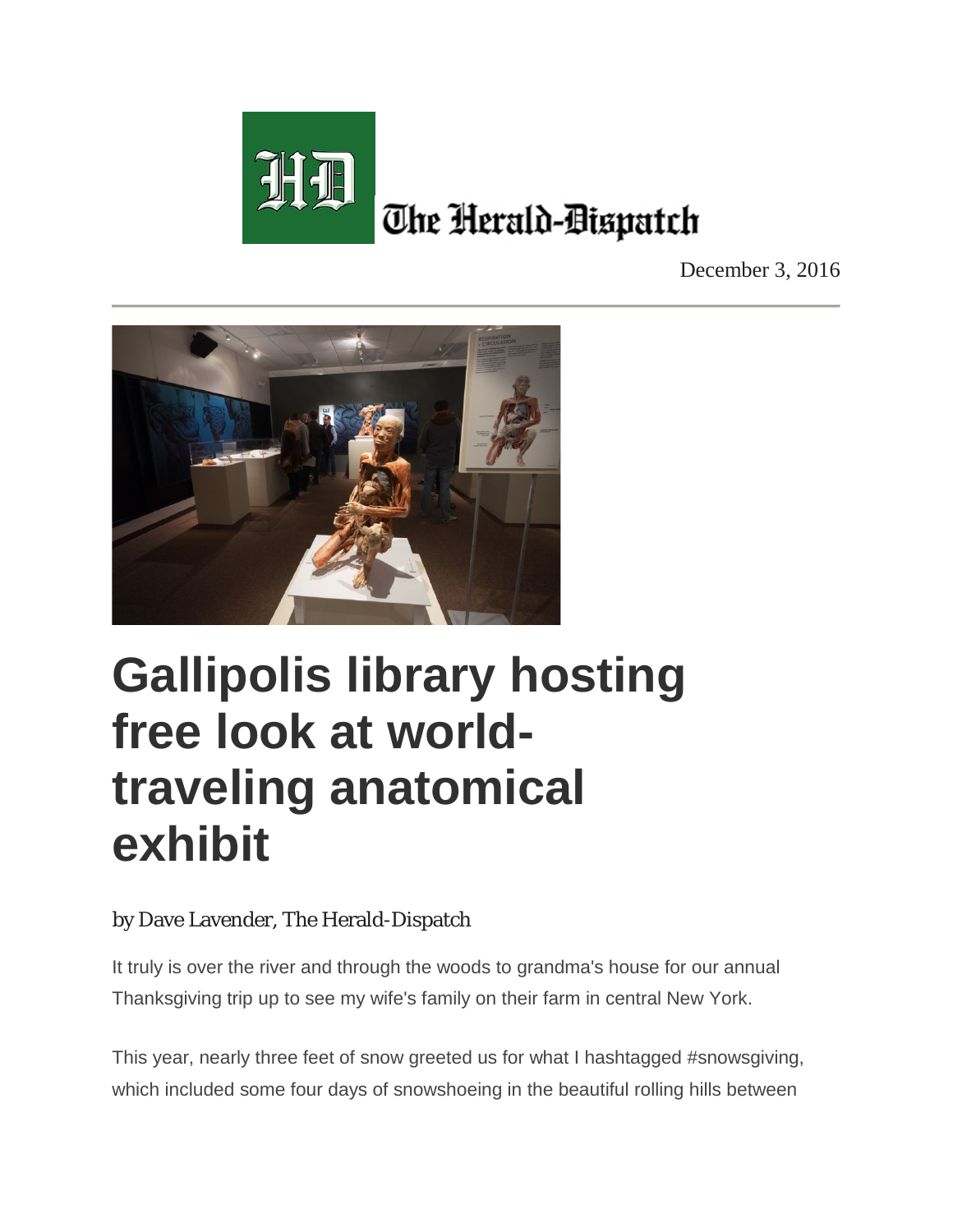Syracuse and Ithaca. And we all have come back to Huntington, the bottle cap of the south, with a jumpstart to the winter and holiday season.

As has been the case in our years of travel to and from that part of the country, we have always stopped along our way to see my oldest sister and her family in Columbus and to also do some prime Dave Trippin' that has included in the past holiday trips to Niagara Falls, the "Christmas Story" house, the jaw-dropping Oglebay Resort's annual Winter Festival of Lights, and lots of cool stuff in Columbus from Zoo Lights to the mindbending Bruce Munro light exhibit that was up at the Franklin Park Conservatory back in 2014.

Normally, our now teenage sons know where we are going, but on this last trip I kept it a mystery before blurting out as we were barrelling up W.Va. 2 near Point Pleasant that we were (insert dramatic music here) - Going To The Library.

Although delivered with dramatic thunder, the news was greeted with two sets of highly raised eyebrows from the boys - who were super anxious to see the teen cousins with whom they video game daily online.

For other skeptics out there, let's just say the Dr. Samuel L. Bossard Memorial Library isn't just any library.

It is a library that is blessed to have the "Riverside Room." Opened in 2015, the room has hosted everything from local plays by the French Art Colony, presentations of Bigfoot and traveling shows by the Newport Aquarium. Now, through Dec. 31, there is room in the Riverside inn to help Bossard become the first library in the world to host Premier Exhibitions, Inc.'s "Bodies Revealed" exhibit, which has been seen by millions worldwide and that is, as advertised, "fascinating and real."

Utilizing Plastination, a German tissue preservation process developed in the late 1970s, "Bodies Revealed" lets visitors to the library get an up-close and inside look at real, whole and partial body specimens that give you a newfound appreciation for your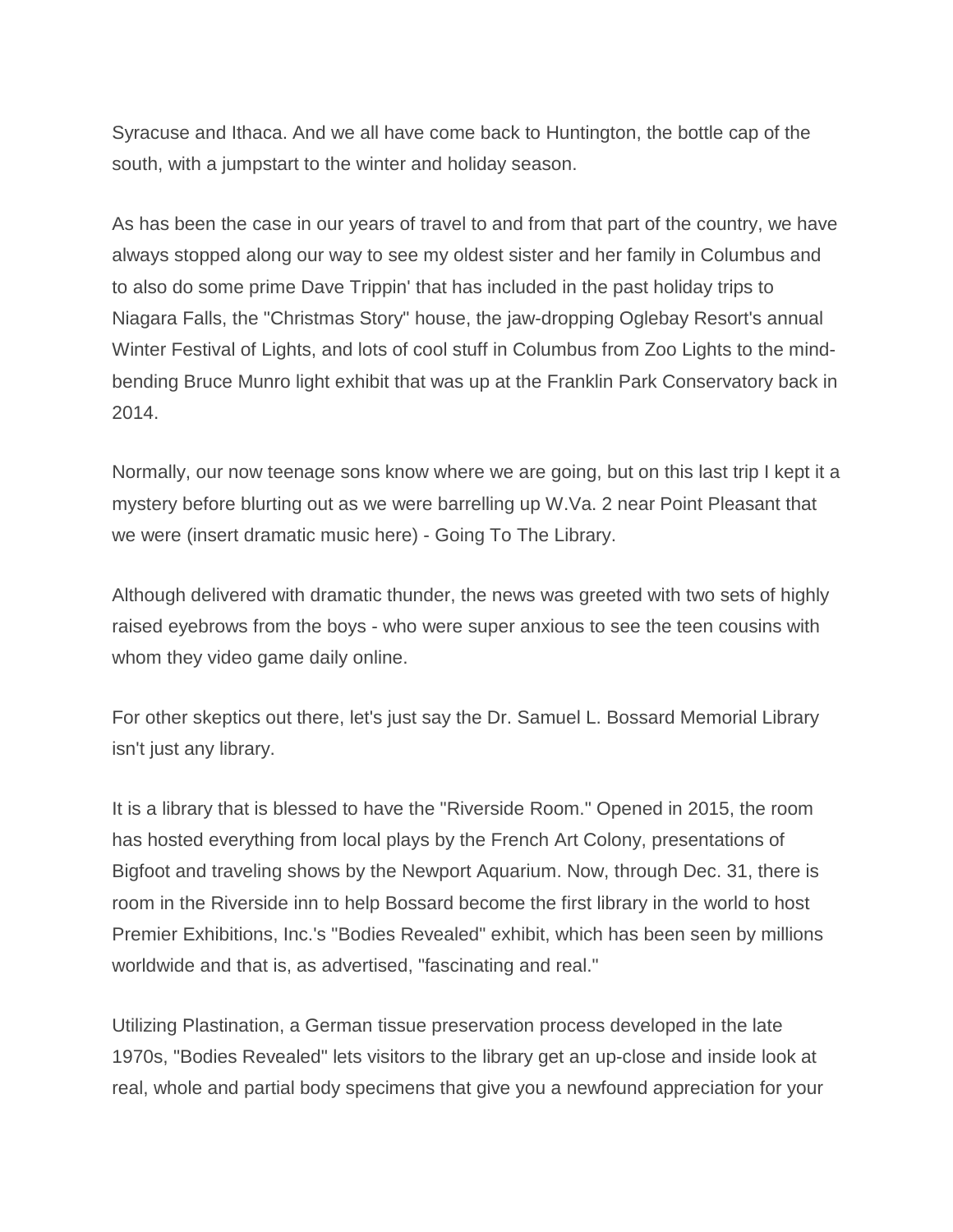own organs and the complex skeletal, muscular, reproductive, respiratory, circulatory and other systems of the human body.

Safe to say after visiting "Bodies Revealed" you'll never look at a soccer kick, or someone smoking (oh, that nasty blackened lung) in the same light.

With many men displayed in athletic poses throughout the galleries, "Bodies Revealed" uses these real human specimens to show how muscles are used in movement, while using other bodies to show the damage caused to organs by overeating and lack of exercise. The exhibit also takes an equally fascinating and bizarre look into the earliest miracle of human life in the fetal development room, where fetuses from 14 to 24 weeks are on display.

While we were there we ran into Kimberly Inman, who saw "Bodies Revealed" in Chicago as a grad student and who was stoked to be able to share this living textbook with her students and fellow faculty at Shawnee State University in Portsmouth, Ohio.

Inman, who teaches anatomy at Shawnee State, said they brought 11 students biomedical science majors and pre-med majors who clearly have an interest in learning about the body- as well as three faculty members to see the exhibit.

Walking the exhibit with her students, she said she was proud of how much they knew about the body and was using the exhibit to teach further.

"I've been pointing out the diseases that we can see, the enlarged hearts or the lungs that are clearly affected by pollution and smoking," Inman said. "I think it has been fascinating to see the variation from body to body here today."

Like many of the 11,000 visitors who have come from a multitude of states, as well as from all over West Virginia and Ohio, Inman was thankful the library has the foresight and funds to host the exhibit, and was surprised that a library had the space to do so.